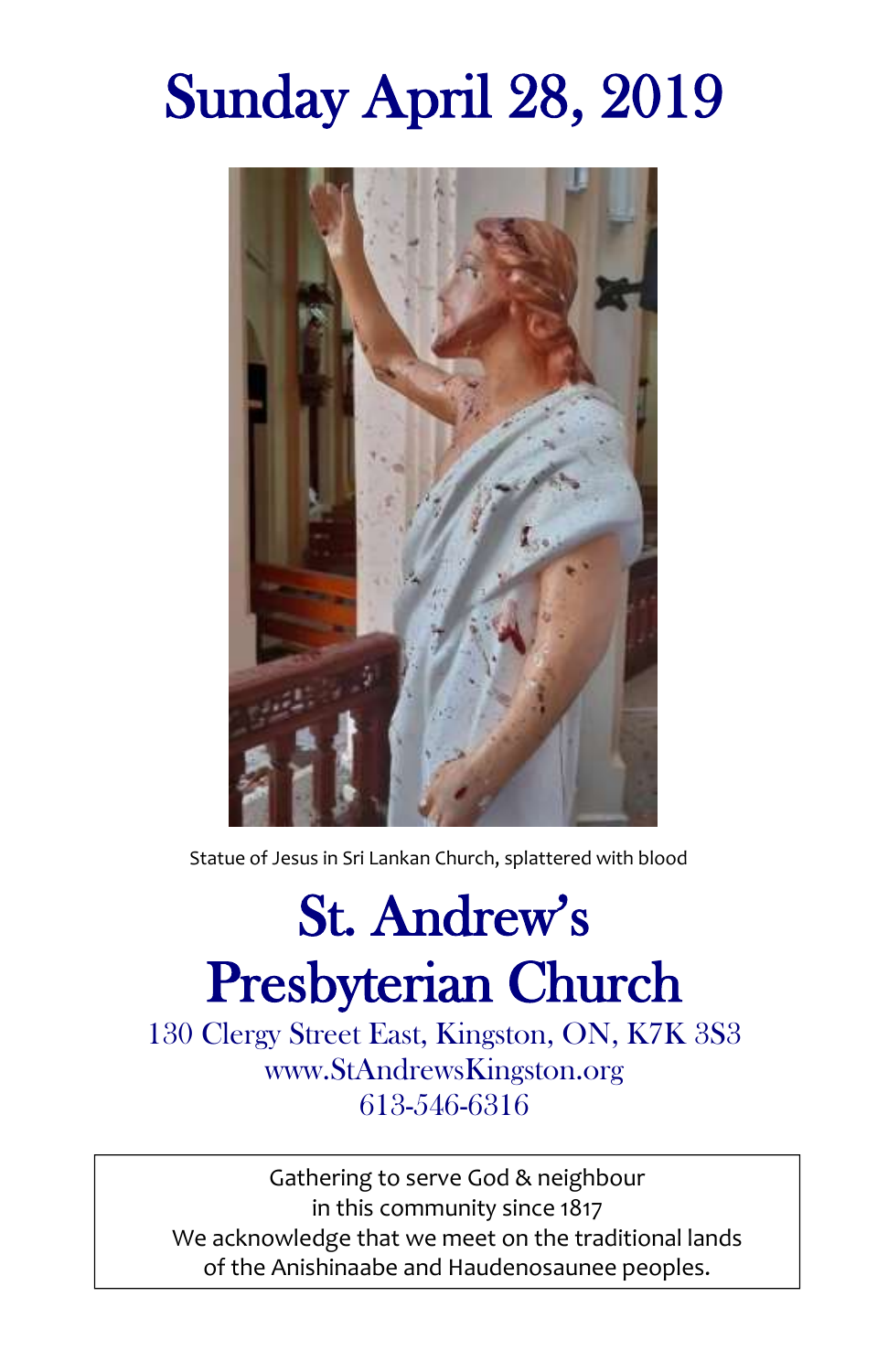## **ORDER OF SERVICE**

| Gloria Patri in the third tone                    | Palestrina                                                       |
|---------------------------------------------------|------------------------------------------------------------------|
|                                                   | G.T. Miles                                                       |
|                                                   |                                                                  |
|                                                   |                                                                  |
| The day of Resurrection                           | #249                                                             |
| Prayer of Approach & Lord's Prayer                |                                                                  |
| I am risen and am still with thee                 | H. Willan                                                        |
| <b>Greetings &amp; Announcements</b>              |                                                                  |
| Responsive Psalm 62:5-8, 11-12a                   |                                                                  |
| Lord of the dance                                 | #250                                                             |
| <b>Time with Children</b>                         |                                                                  |
| <b>Scripture Readings</b>                         | Christina M.                                                     |
| John 20:19-22                                     |                                                                  |
| Romans 12:9-13, 17-18, 21                         |                                                                  |
| The strife is o'er                                | Henry Ley                                                        |
| <b>Prayers of Thanksgiving &amp; Intercession</b> |                                                                  |
| Now the green blade rises                         | #256                                                             |
|                                                   |                                                                  |
| <b>Presentation of Tithes &amp; Offerings</b>     |                                                                  |
| O sons and daughters, let us sing                 | Dandrieu                                                         |
|                                                   |                                                                  |
| <b>Prayer of Dedication</b>                       |                                                                  |
| Christ is alive                                   | #251                                                             |
| Offertoire                                        | Jean-François Dandrieu                                           |
|                                                   | The strife is o'er<br>"As the father has sent me, so I send you" |

*If you wish to leave during the Postlude, please do so quietly.*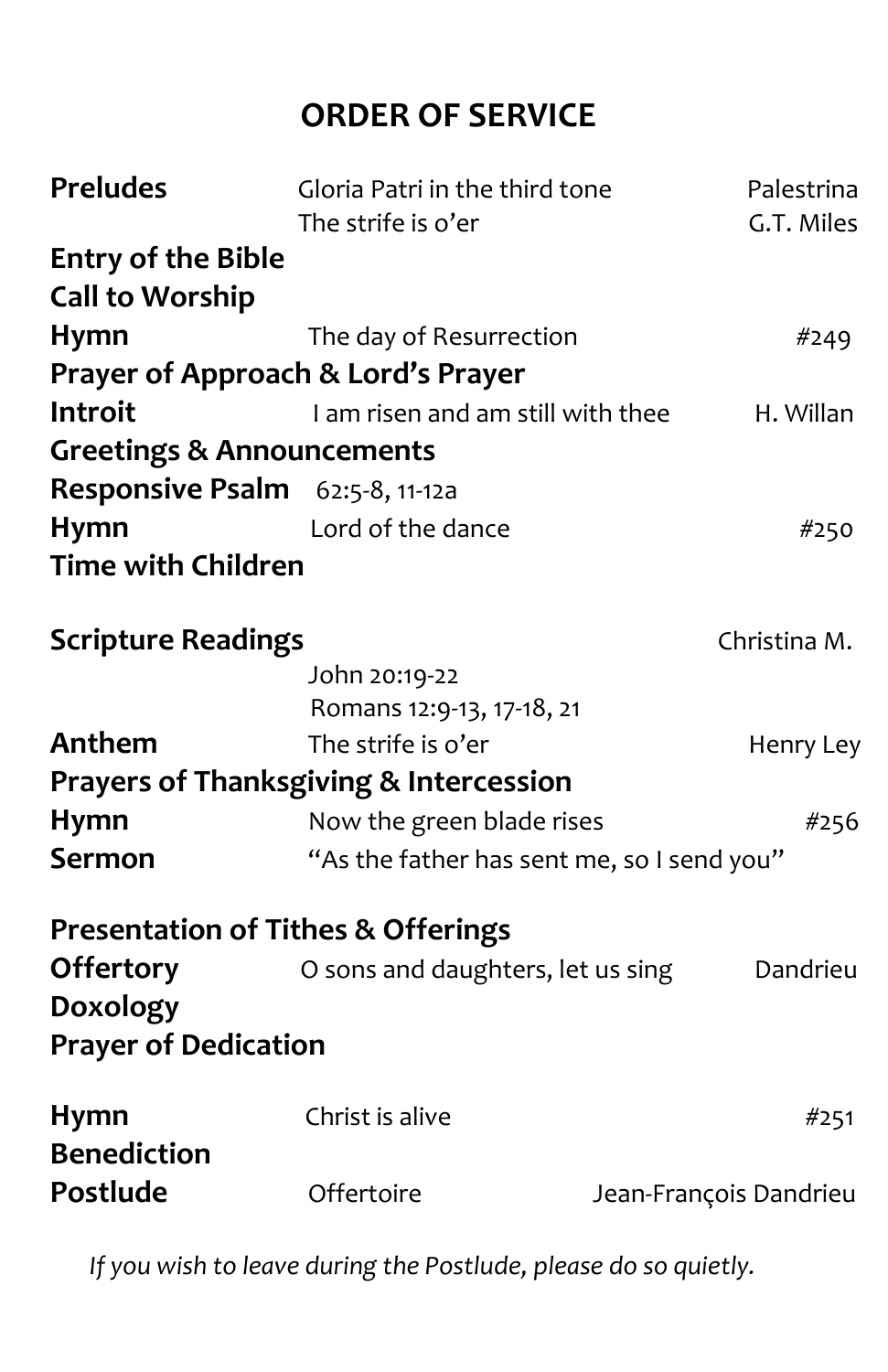#### **The Lord's Prayer**

Our Father, who art in heaven, hallowed be thy name. Thy kingdom come, thy will be done, on earth as it is in heaven. Give us this day our daily bread. Forgive us our debts as we forgive our debtors. And lead us not into temptation but deliver us from evil, for thine is the kingdom, the power and the glory, for ever. Amen.

#### **The Doxology**

Praise God from whom all blessings flow, Praise God, all creatures here below: Praise God above ye heavenly hosts, Praise Father, Son and Holy Ghost.

### **Scripture Readings**

#### **Responsive Psalm 62:5-8, 11-12a**

For God alone my soul waits in silence,

### **for my hope is from God,**

who alone is my rock and my salvation, my fortress;

#### **I shall not be shaken.**

On God rests my deliverance and my honour;

**my mighty rock, my refuge is God.**

Trust in God at all times, O people;

**pour out your heart before God, who is a refuge for us.**  Once God has spoken;

**twice have I heard this:** 

that power belongs to God;

**and that to you, O God, belongs steadfast love.** 

#### **John 20:19-22**

When it was evening on that day, the first day of the week, and the doors of the house where the disciples had met were locked for fear of the Jews, Jesus came and stood among them and said, 'Peace be with you.' After he said this, he showed them his hands and his side. Then the disciples rejoiced when they saw the Lord. Jesus said to them again, 'Peace be with you. As the Father has sent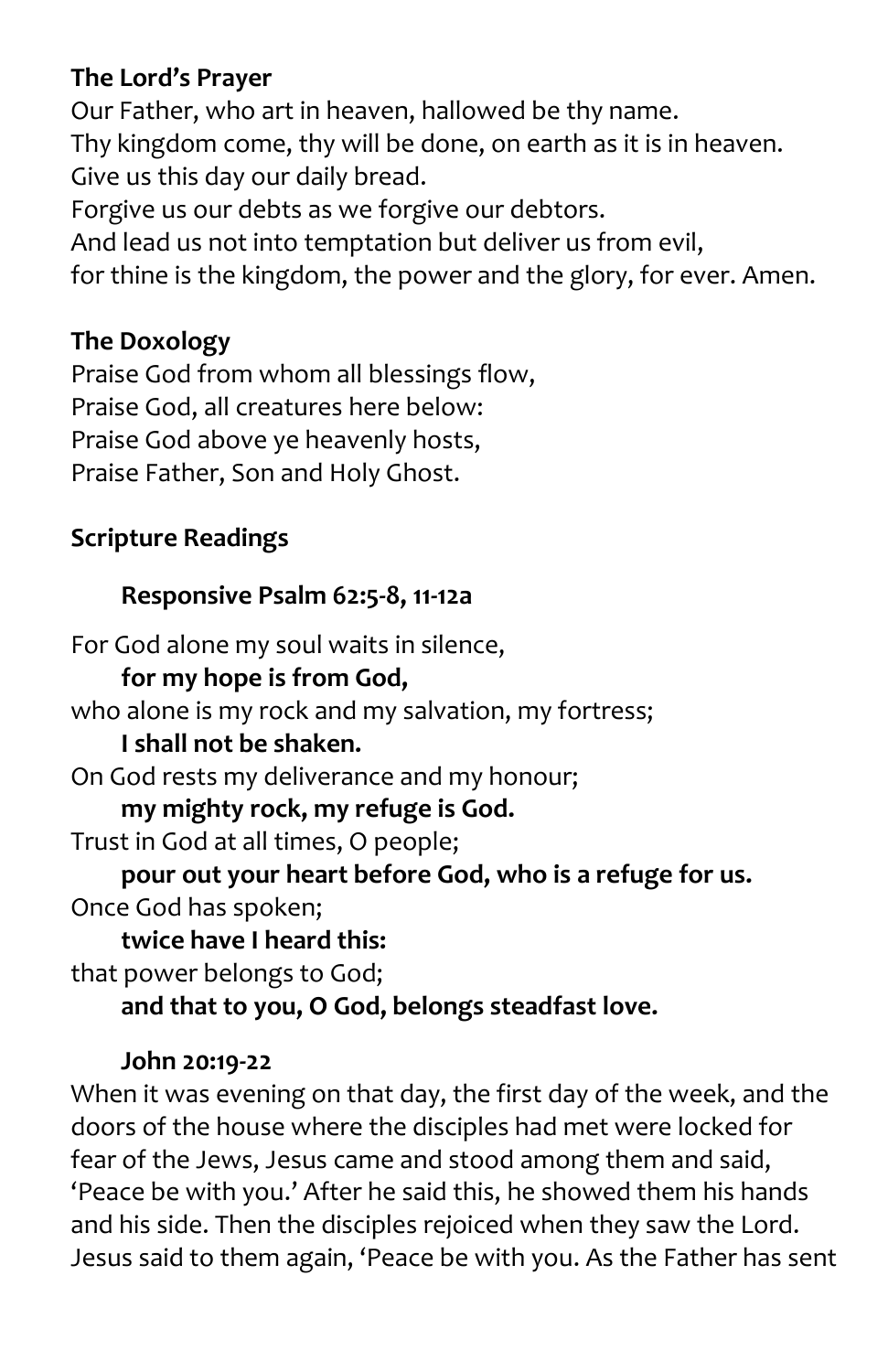me, so I send you.' When he had said this, he breathed on them and said to them, 'Receive the Holy Spirit.

#### **Romans 12:9-13, 17-18, 21**

Let love be genuine; hate what is evil, hold fast to what is good; love one another with mutual affection; outdo one another in showing honour. Do not lag in zeal, be ardent in spirit, serve the Lord. Rejoice in hope, be patient in suffering, persevere in prayer. Contribute to the needs of the saints; extend hospitality to strangers. Do not repay anyone evil for evil, but take thought for what is noble in the sight of all. If it is possible, so far as it depends on you, live peaceably with all. Do not be overcome by evil, but overcome evil with good.

## **NOTES FROM DIRECTOR OF MUSIC**

We are beginning the season of Easter and so for the **Offertory**, we have a piece based on the old French Easter carol *O filii et Filiae* (see hymn #261) by the French Baroque composer Jean-François D'Andrieu (1682-1738). The service concludes with a **Postlude** by the same composer. Our **third Hymn** (#256) uses a tune from another old French carol, "Noël Nouvelet" which was originally a Christmas carol (*Sing We Now of Christmas* is the common translation). It was changed into an Easter carol with the words by J.M.C. Crum (1872-1958).

It is interesting to note that not all Easter music is in a happy major key. *O Filii et Filiae* is in a minor key, which is usually reserved for more sombre occasions. *Noël Nouvelet* is in an often sad and mysterious Dorian mode, an old scale used in some church chants and folk music. The **Introit** uses the Aeolian mode and the Phrygian mode with words from Psalm 139.

The **Anthem** is based on the great Easter hymn, "The Strife is O'er", which was arranged by the noted English organist and scholar Henry G. Ley (1887-1962). The tune was composed by Melchior Vulpius (1570-1615) and named after him. The text goes back to a 17<sup>th</sup> century Latin text which was later translated by Francis Pott (1832-1909). This hymn is often sung to the tune "Victory" which is the one supplied in our Book of Praise (#257). This alternate tune comes from a work by the great Italian composer Giovanni Pierluigi Sante, and is played as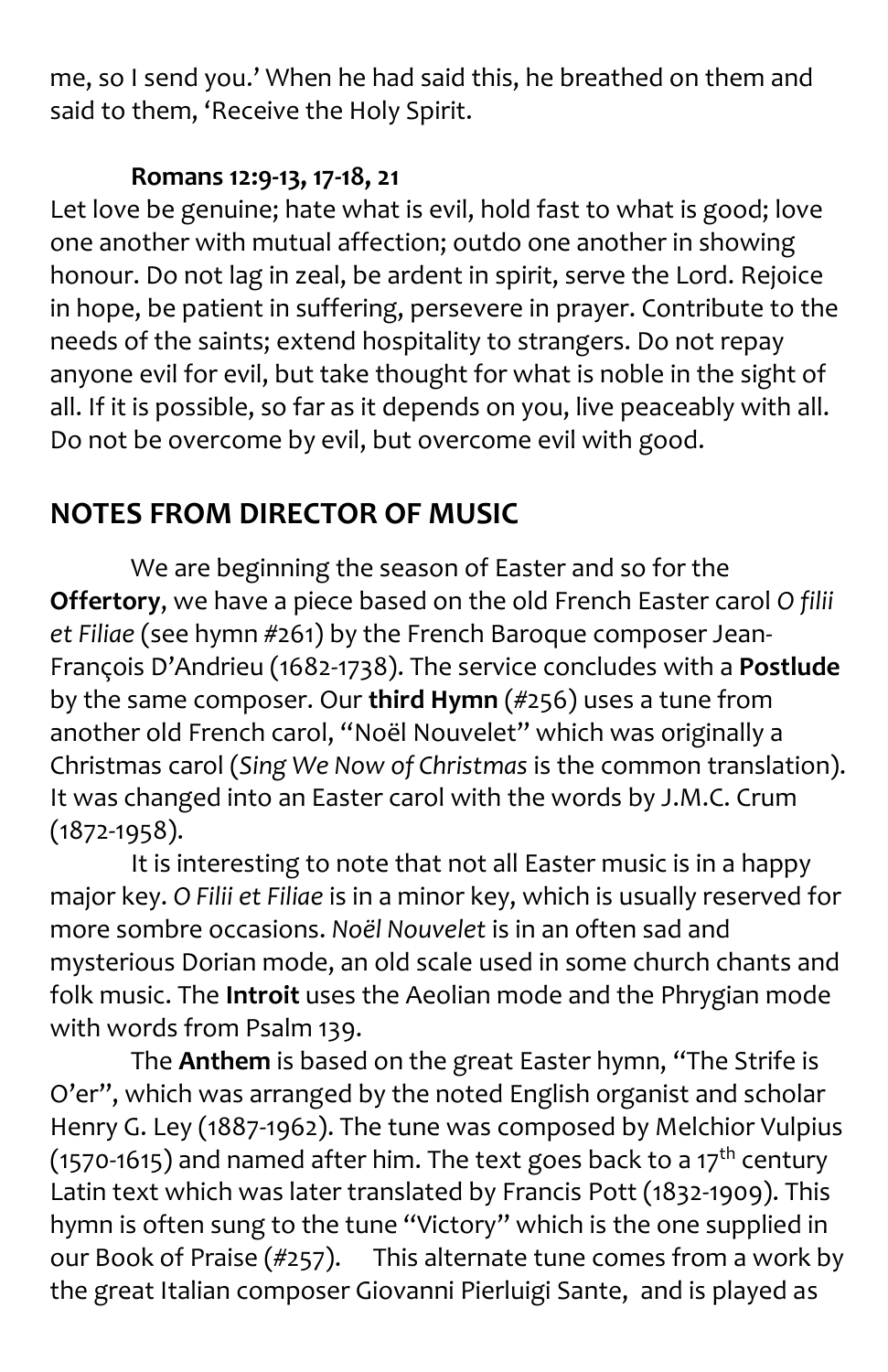the **first Prelude**. The composer was born in Palestrina in 1525. Eventually he became known by the name of his birthplace. Little is known about his early background but he was a chorister in his early years and in time fully dedicated himself to church music, winning the favour of the pope because he stayed away from the use of secular tunes and texts. It was about 300 years later that British editor and arranger William Henry Monk created a hymn tune from this tune of Palestrina. The tune "Victory" is also the basis for a contemporary piece by Englishman George Theopholus Miles, heard as our **second Prelude**.

## **ANNOUNCEMENTS**

#### **Welcome**

A warm welcome to all this morning in the name of Jesus Christ. During this service, there is a nursery offered for infants, hosted by certified care Tran Thao Dinh, and a program for children led by Laura Tyner-Clement–please speak to an usher for information if interested.

#### **Prayer Partnership**

If you would like to have a time of personal prayer after the service, you are invited to meet a member of the prayer team at the pillar just to the right of the pulpit. Please pass prayer requests to be shared to Dorothy M. or Barb Z.

#### **Manse Partnership**

May 1st we welcome a new group of seven students as residents in the manse, committed to living in Christian community and witness. There are still two rooms available, so spread the word! Speak to Peter T. or the Minister.

#### **Congregational Potluck**

Join us after the service today. A great opportunity to grow in community and enjoy some good food! All invited – there always seems to be enough food for everyone. Our minister is planning to show a few slides of his time away between courses!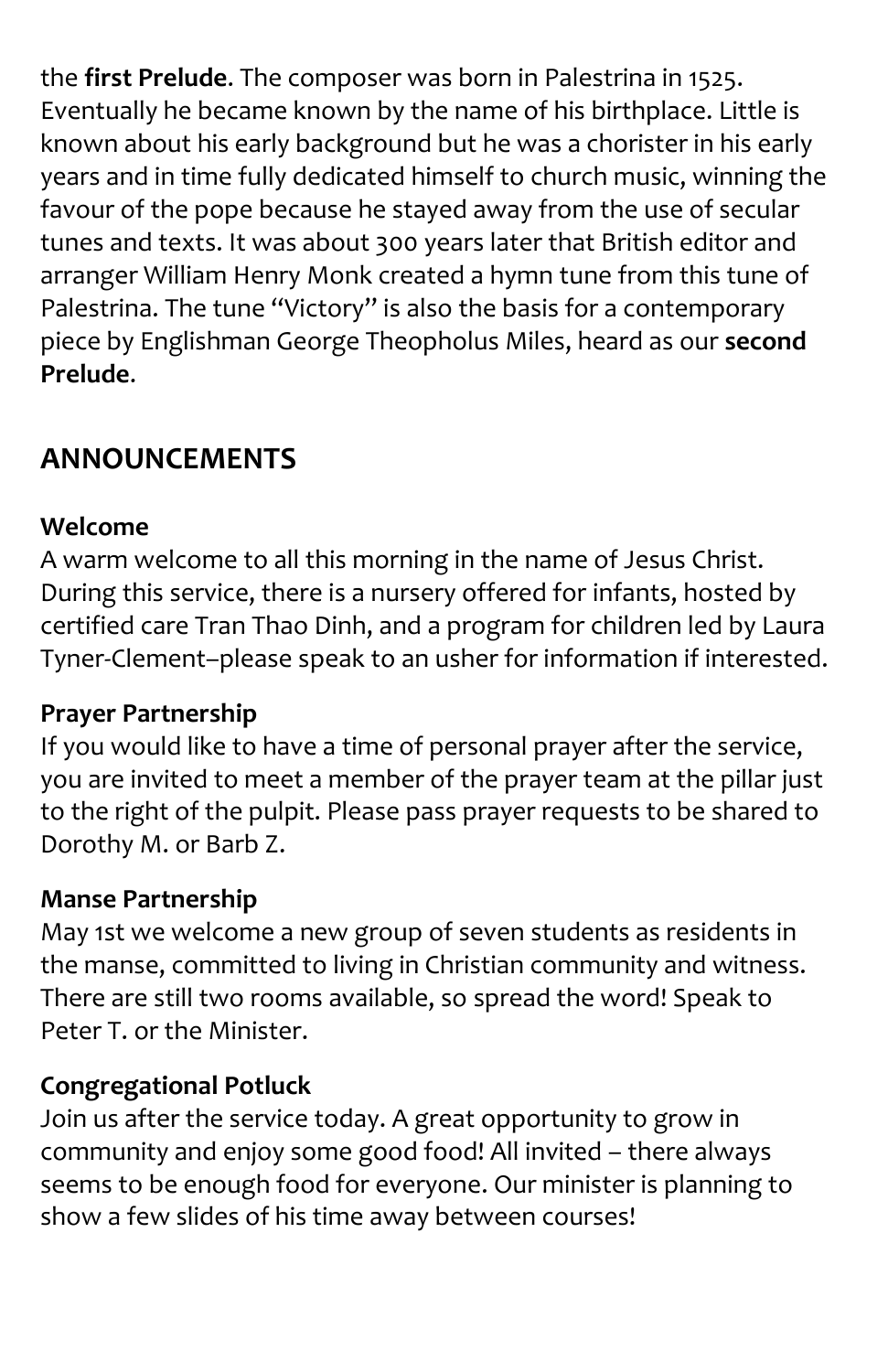#### **THIS WEEK**

#### **Imageo Dei**

Thursday May 2, 4:30 p.m. Join fellow members in an informal time of biblical reflection and prayer. We gather in a member's home. Speak to Dorothy M. for information.

#### **The King's Daughters**

Friday May 3, 7 p.m. This is a trio that specializes in singing contemporary gospel. All proceeds will go towards supporting the renovation of the Gill Hall Kitchen for use by Special Meals, The Mess and the Kingston Street Mission. \$25 in advance, \$30 at door. Here at St. Andrew's! Preview at [www.daughtersofthekingmusic.com](http://www.daughtersofthekingmusic.com/)

#### **Spring Clean Up**

Saturday May 4, 9-2 p.m. Bring your gloves and tools to help either with the grounds or the kitchen!

#### **Hymn Festival**

Saturday May 4, 2:30 p.m. at St. George's Cathedral. A selection of traditional and new hymns will be introduced by Eric Friesen and the Rev. Andrew Johnston, and accompanied by members The Royal Canadian College of Organists, a massed choir, and a brass quintet. All are welcome to attend – and sing along! For information, including about participating in the massed choir, call 613-548- 4617x23 or visit rcco-kingston.ca

#### **ADVANCE NOTICE**

#### **The Royale/Rideaucrest**

Sunday May 12, 2 p.m. Tuesday May 14, 11 a.m. Join the Minister and others from the congregation as we bring some of the worship of St. Andrew's to members of these two residences. Speak to Andrew.

#### **Special Meals**

Sunday May 12. The St. Andrew's Team #1, prepares the community meal served at 5:15 this evening. If you would be able to assist, please speak to Larry M. (Team #2 will be serving June 16)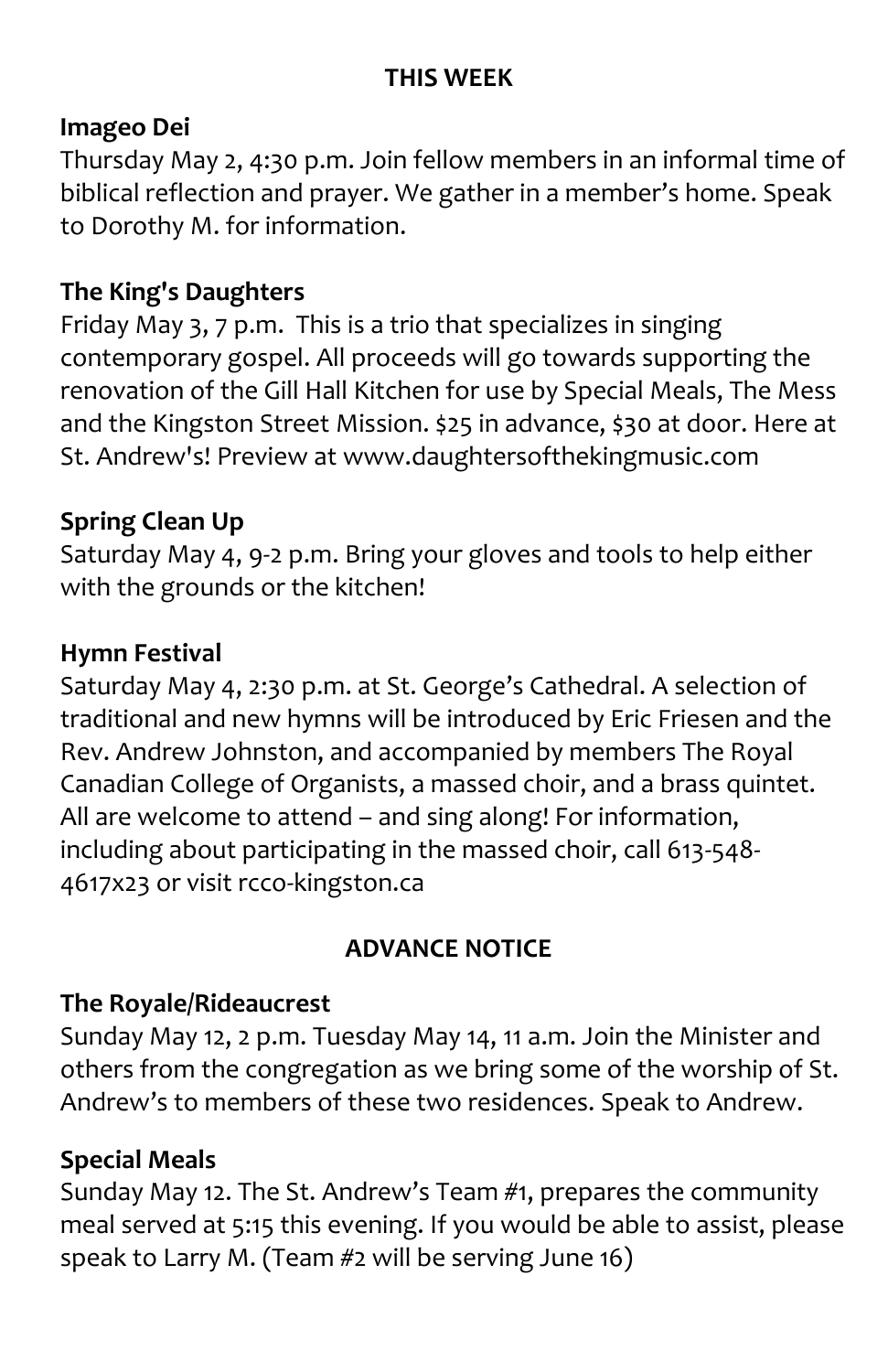#### **Sunday Perspectives**

Sunday May 12, 7 p.m. This month, an opportunity to see 'Amazing Grace', featuring newly released footage of a concert by Aretha Franklin. Buy your own ticket at the Screening Room, and join with others from St. Mark's Lutheran and Chalmers United at the Screening Room for a brief discussion afterward in the cinema.

#### **COMMUNITY EVENTS**

#### **Syrian Hope Concert**

Saturday May 4, 7:30 p.m. A benefit concert to support a family's resettlement in Kingston. Music will be provided by Melodia Monday, a local choral group and Syrian Hope, a group featuring traditional Syrian folk music. \$20, Crossroads United.

#### **Housing Action Forum Wednesday**

May 15, 9:30 a.m.-3 p.m. Learn about the affordable housing crisis in Kingston, and explore proposals of response. St. Luke's Anglican Church. Registration [spckingston00@gmail.com](mailto:spckingston00@gmail.com)

#### **Reconciliation in the Watershed**

Saturday May 18, 10 a.m. to 4 p.m. A programme of KAIROS with Grandmother Dorothy from the Curve Lake Reserve. Frontenac Village Common Room, 1 Armes Square. For information, Mary Farrar, inverarymary@yahoo.com

*The flowers this morning are placed in thanksgiving to God, for the life of Stewart Fyfe. A service of witness to the resurrection was held in this sanctuary yesterday.* 

| <b>Offering Update</b><br><b>Weekly Giving's</b> | <b>Budgeted</b> | <b>Received</b> |
|--------------------------------------------------|-----------------|-----------------|
| April 14 2019                                    | \$1,277.01      | \$3,452.40      |
| Year to Date                                     | \$60,442.74     | \$66,369.46     |

| <b>Ushers</b> |              |  |
|---------------|--------------|--|
|               | This morning |  |

**This morning** Myrna A. Ada M. John S. Joan B. **May 5** Elders